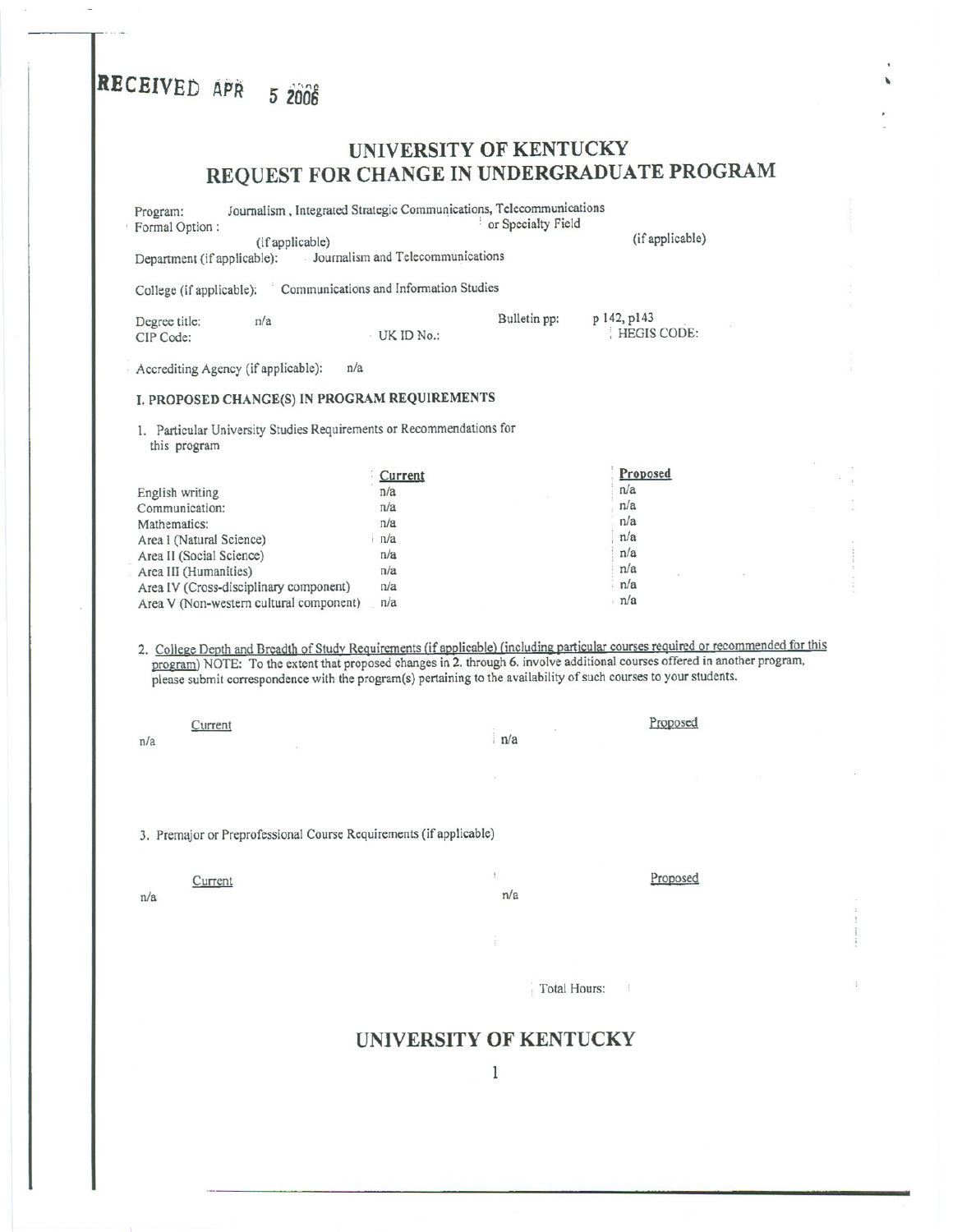| <b>REQUEST FOR CHANGE IN UNDERGRADUATE PROGRAM</b>                  |                                                                |     |                                                    |                                                                              |  |         |  |
|---------------------------------------------------------------------|----------------------------------------------------------------|-----|----------------------------------------------------|------------------------------------------------------------------------------|--|---------|--|
| 4. Credit Hours Required                                            | Current                                                        |     |                                                    | Proposed                                                                     |  |         |  |
|                                                                     | N/A                                                            |     |                                                    | $\cdot$ N/A                                                                  |  |         |  |
| a. Total Required for<br>Graduation:                                | N/A                                                            |     |                                                    |                                                                              |  |         |  |
| b. Required by level:                                               |                                                                |     |                                                    |                                                                              |  |         |  |
|                                                                     | 100                                                            | 200 |                                                    | 300                                                                          |  | 400-500 |  |
| c. Premajor or<br>Preprofessiona (if<br>applicable)                 |                                                                |     |                                                    | f. Hours Needed for a Particular Option<br>or Specialization (if applicable) |  |         |  |
|                                                                     |                                                                |     | g. Technical or Professional Support Electives (if |                                                                              |  |         |  |
| d. Field of Concentration<br>(if applicable)                        |                                                                |     |                                                    | applicable)                                                                  |  |         |  |
| e. Division of Hours                                                |                                                                |     |                                                    |                                                                              |  |         |  |
| Between Major Subject and<br>Related Field<br>$(i$ f<br>applicable) | h. Minimum Hours of Free or Supportive<br>Electives (Required) |     |                                                    |                                                                              |  |         |  |

### $(1.00000000000100)$

5. Major or Professional Course Requirements

Currentlythe Universityallowsfor any studentto test-outlreceive: No student will be allowed to test out of any Journalism,

### current **explored**  $\epsilon$  **contract the contract of the contract of the contract of the contract of the contract of the contract of the contract of the contract of the contract of the contract of the contract of the contract**

credit for any course in which the student can prove competency. Integrated Strategic Communication, or. Telecommunication by passing a course inal given by the professor. by passinga coursefinal givenby the professor. . course. A studenttakinga similarcoursefromanotherinstitution . would still be allowed credit should the course meet criteria. . similar to the University of Kentucky course.

6. Minor Requirements (if applicable)

**Current** Proposed

### : Total Hours:

7. Rationale for Change(s): (If rationale involves accreditation requirements, please include specific references to those requirements.)